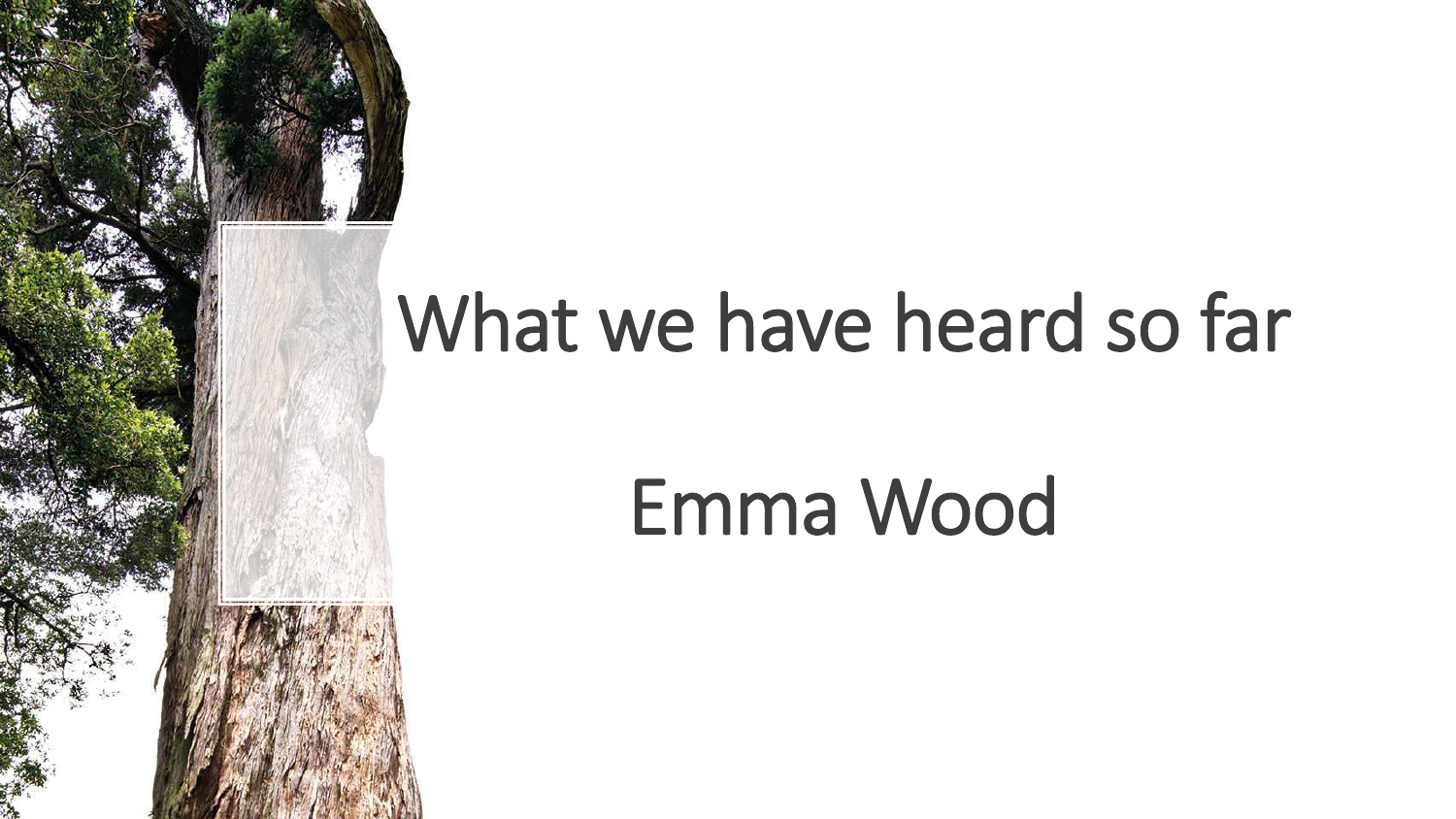Workforce information provided is preliminary estimates of the 2018 workforce derived from the NGO workforce survey and HWIP information about DHB employees. The information provided here is subject to further analysis and review, so figures may differ from subsequent publications.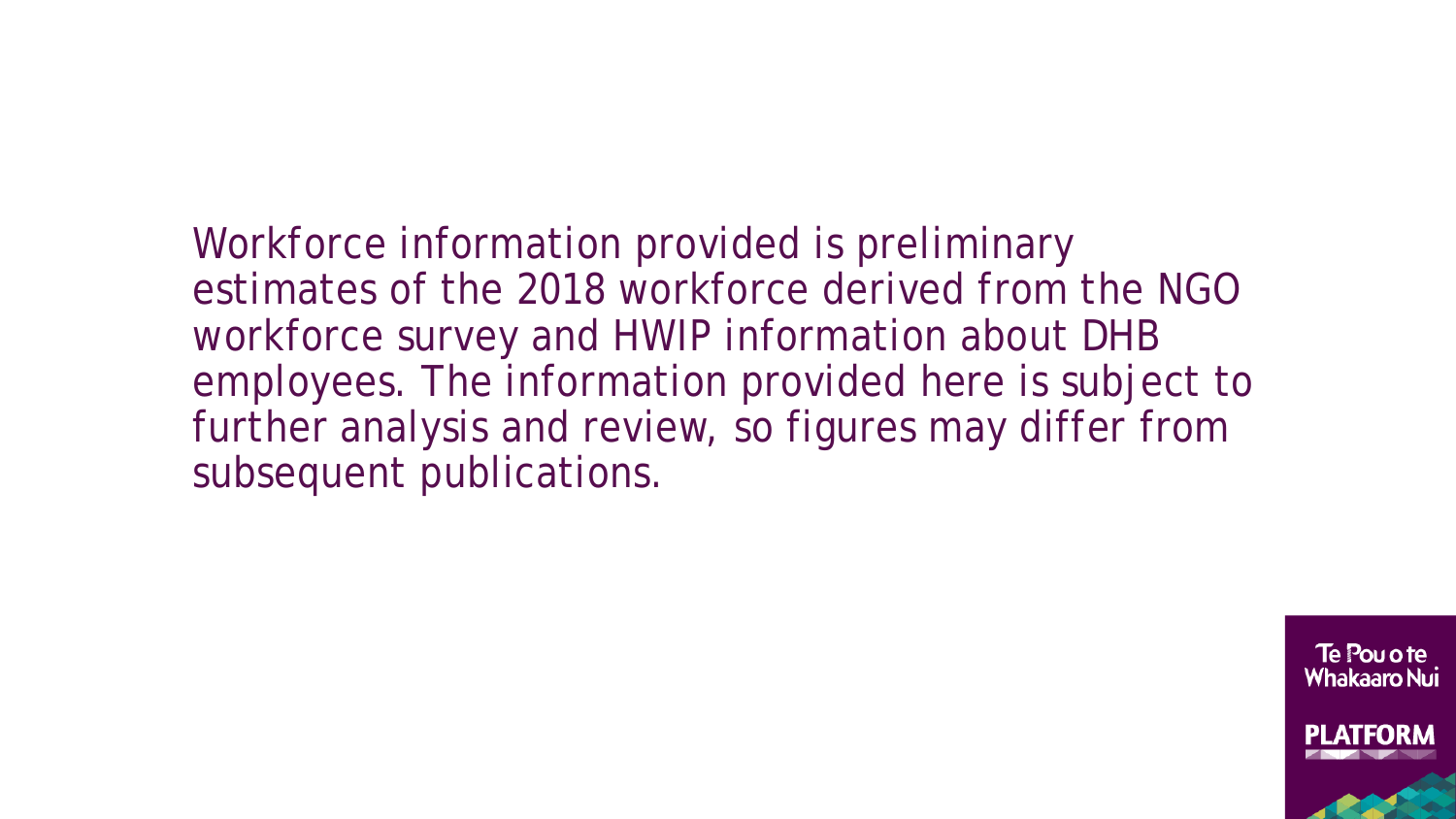## **Growth in support workers**

- Between 2014 and 2018, the number of FTE support workers in mental health and addiction services has grown by about 360 FTEs across all providers
- This represents a growth in the support workforce of approximately 12% (subject to ongoing analysis and review)
- Most of this growth has occurred in the NGO mental health and addiction workforce with some also occurring in the DHB workforce.
- The NGO and DHB workforce overall has increased in size by about 13%

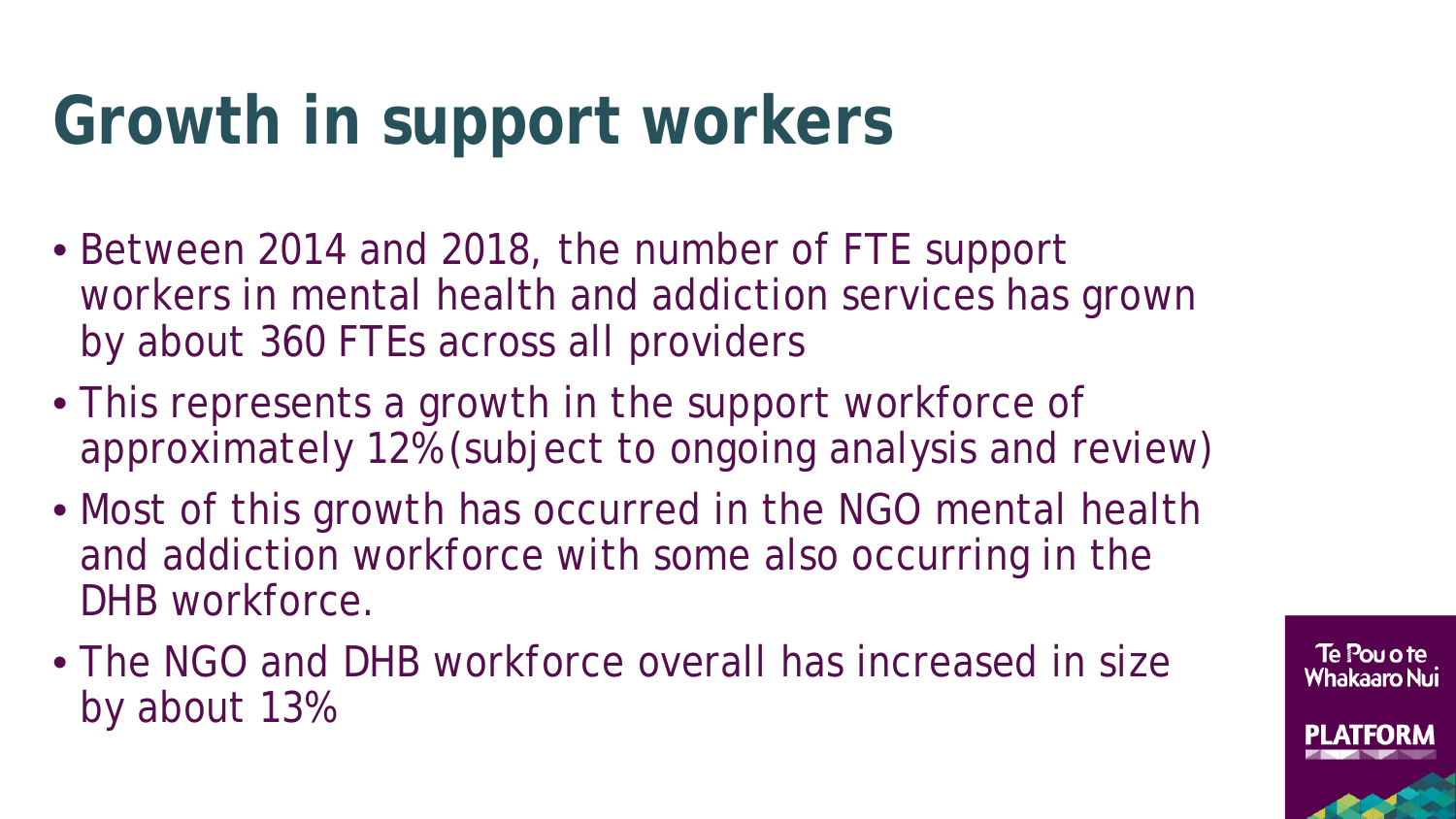### **Support workers are the largest group in the mental health and addiction workforce**

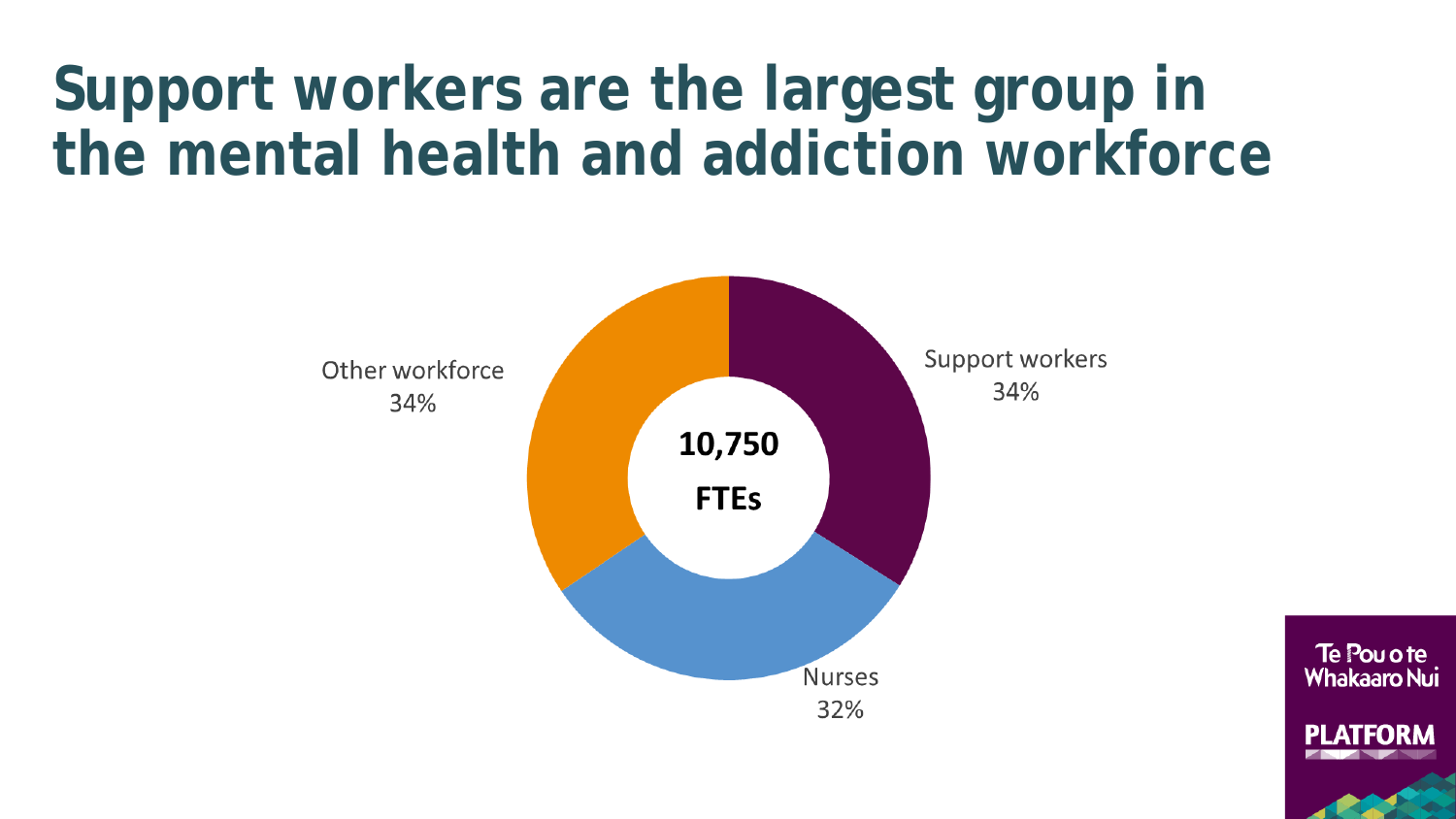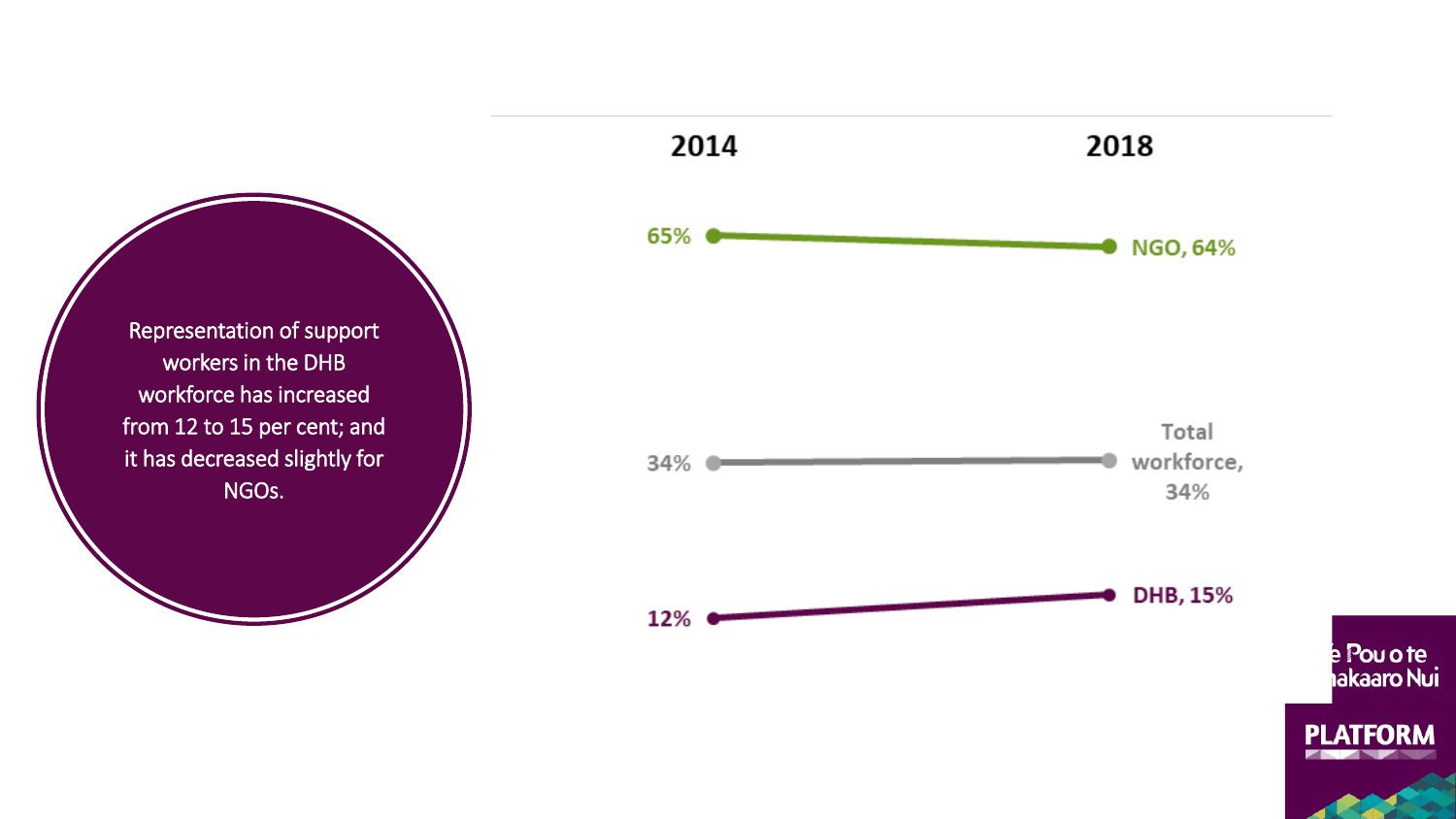

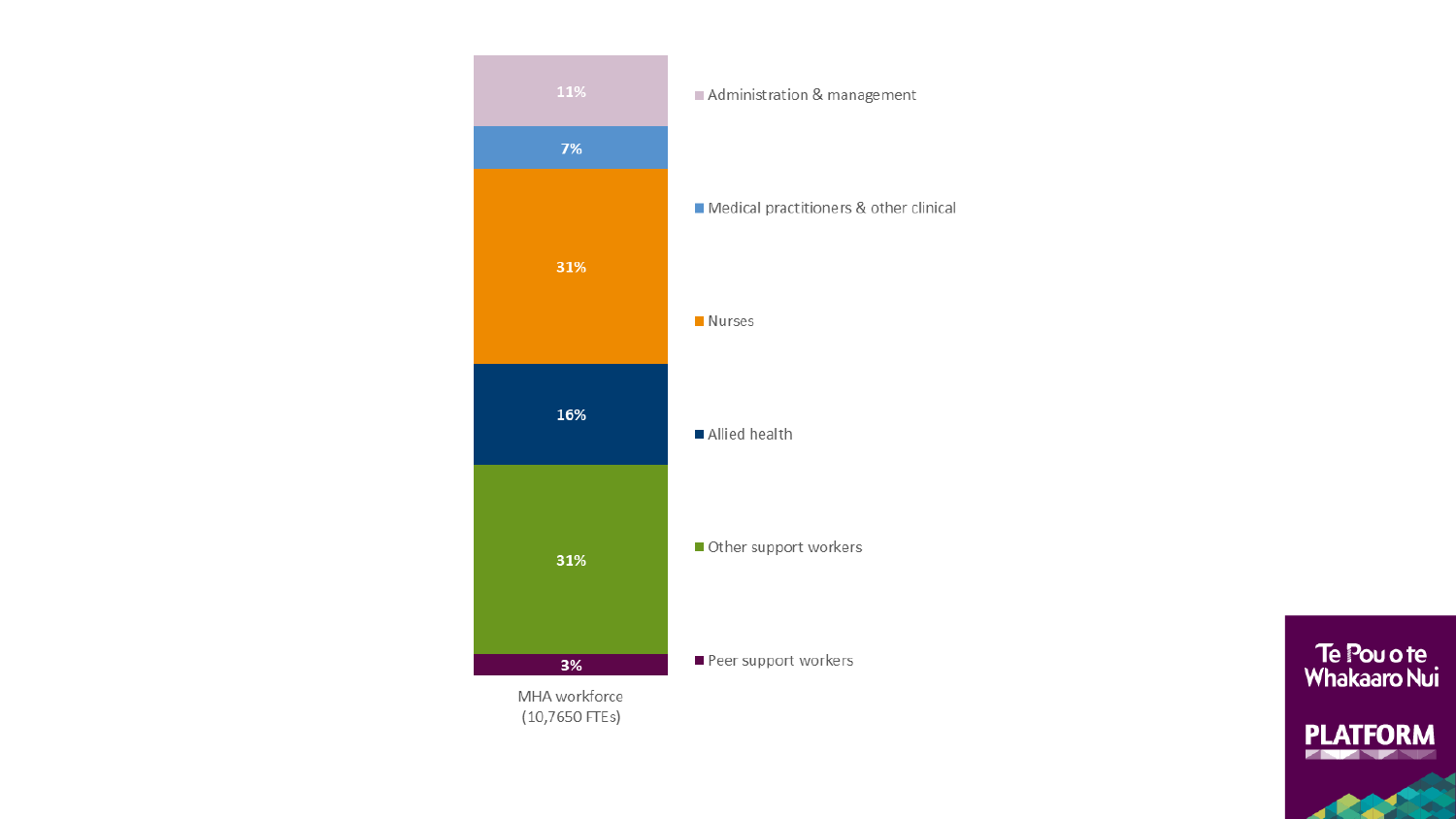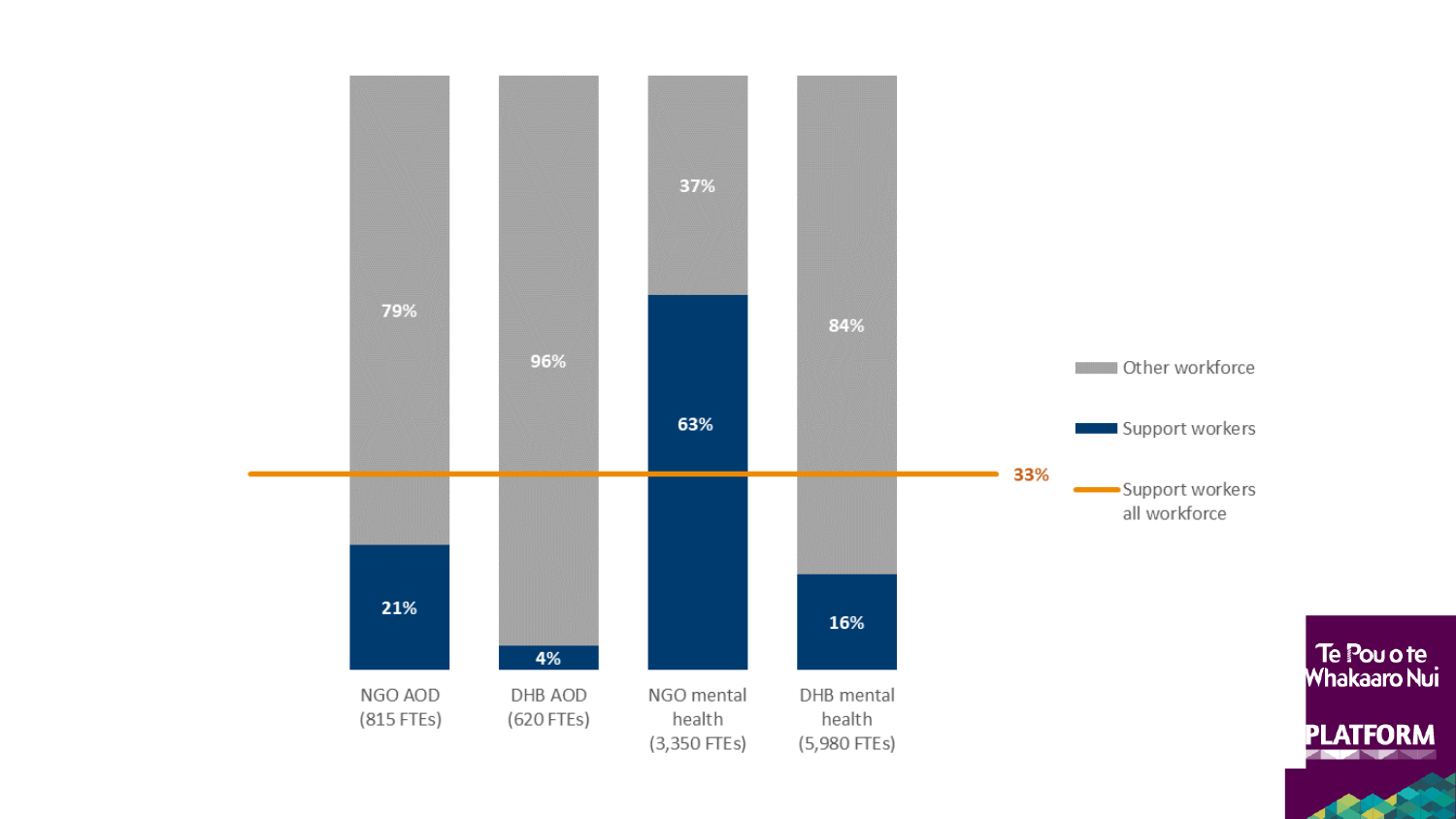### NGO mental health and addiction workforce



#### DHB mental health and addiction workforce

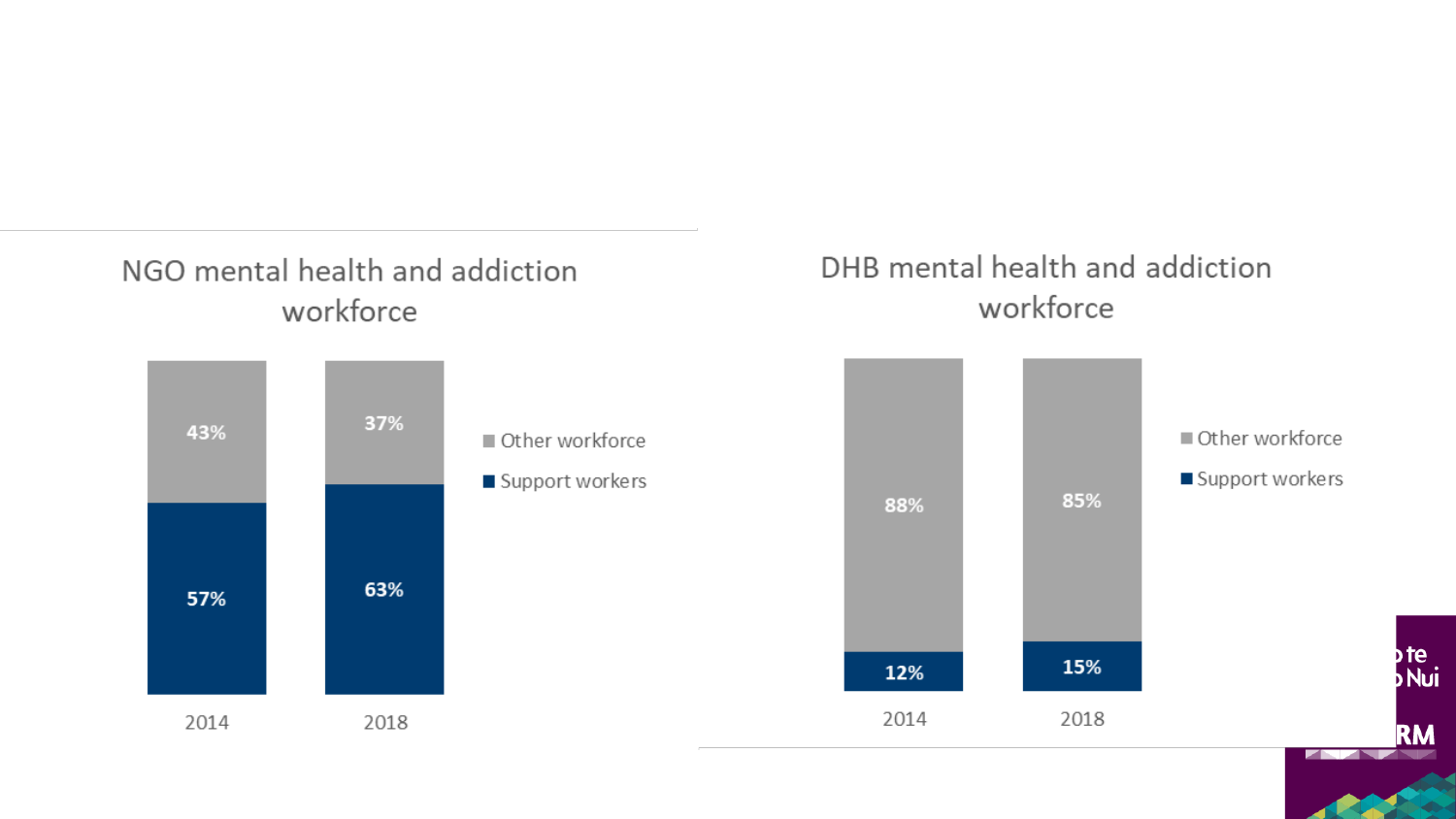### **NGO workforce**



Support workers 64%

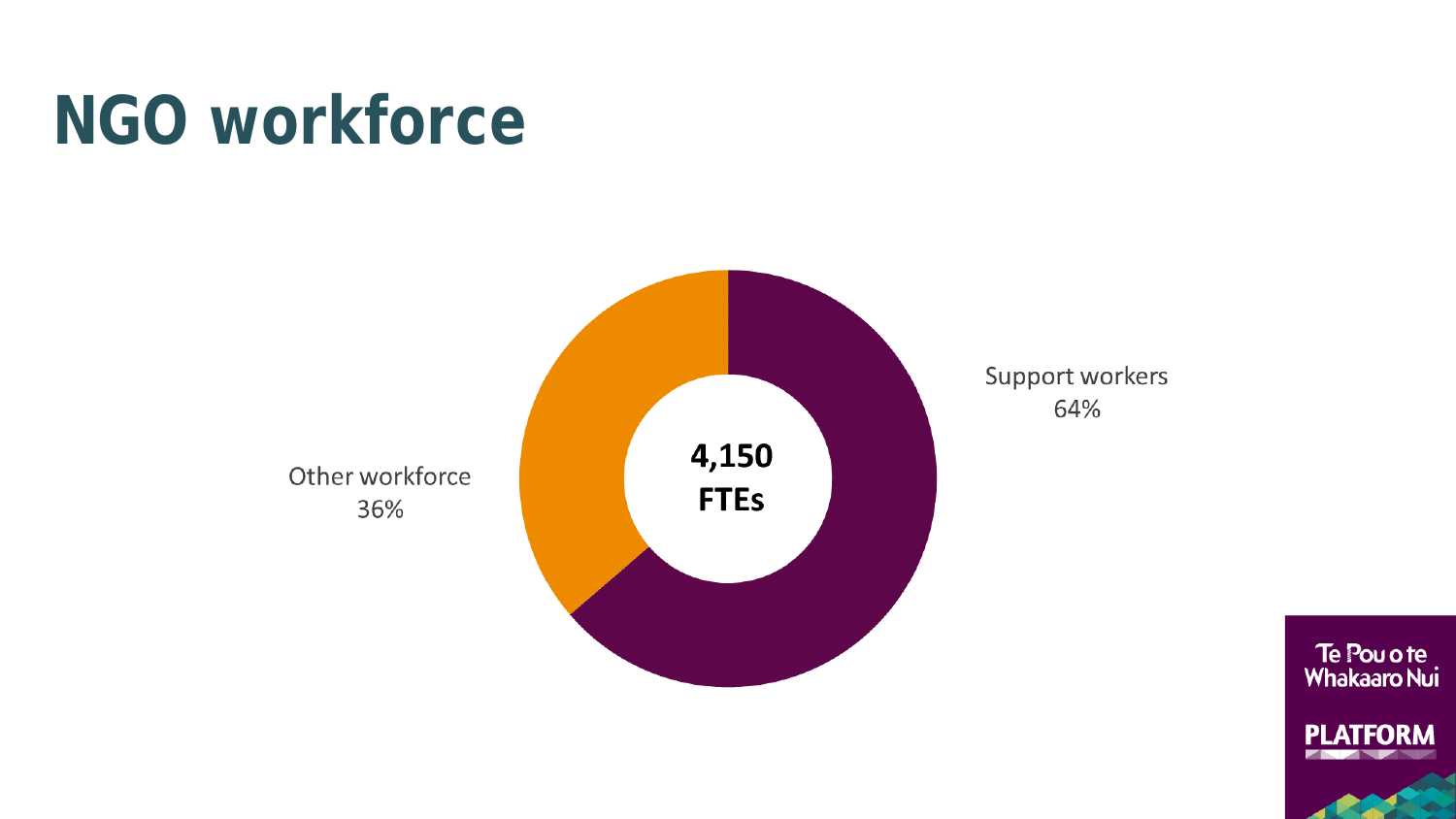### **DHB workforce**



Te Pou o te<br>Whakaaro Nui

**PLATFORM** 

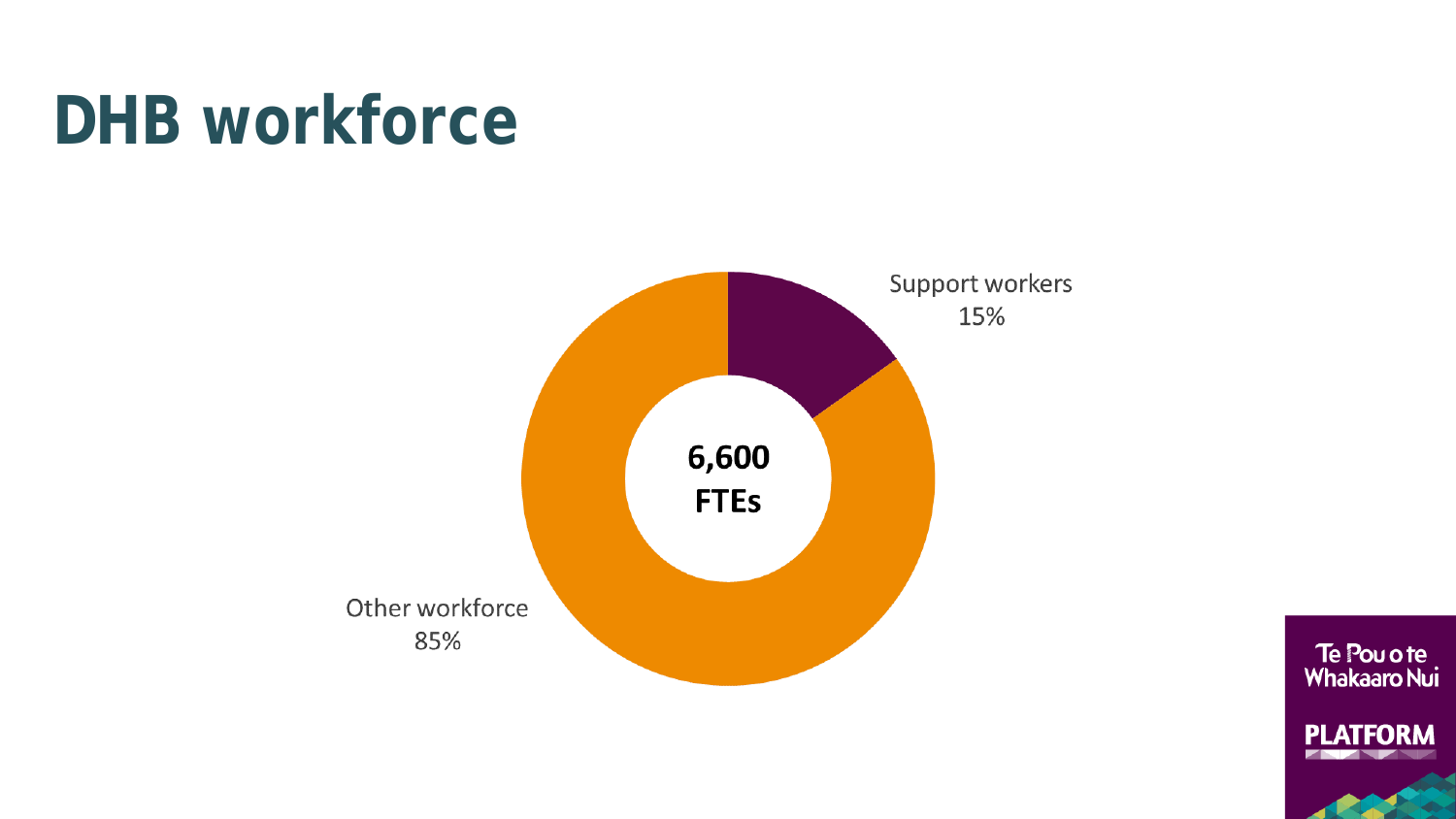

**Training** and  $development$ 



 $\tilde{\mathbf{L}}$ 

Professionalism



**Education** and career pathways



Role clarification



Health and wellbeing

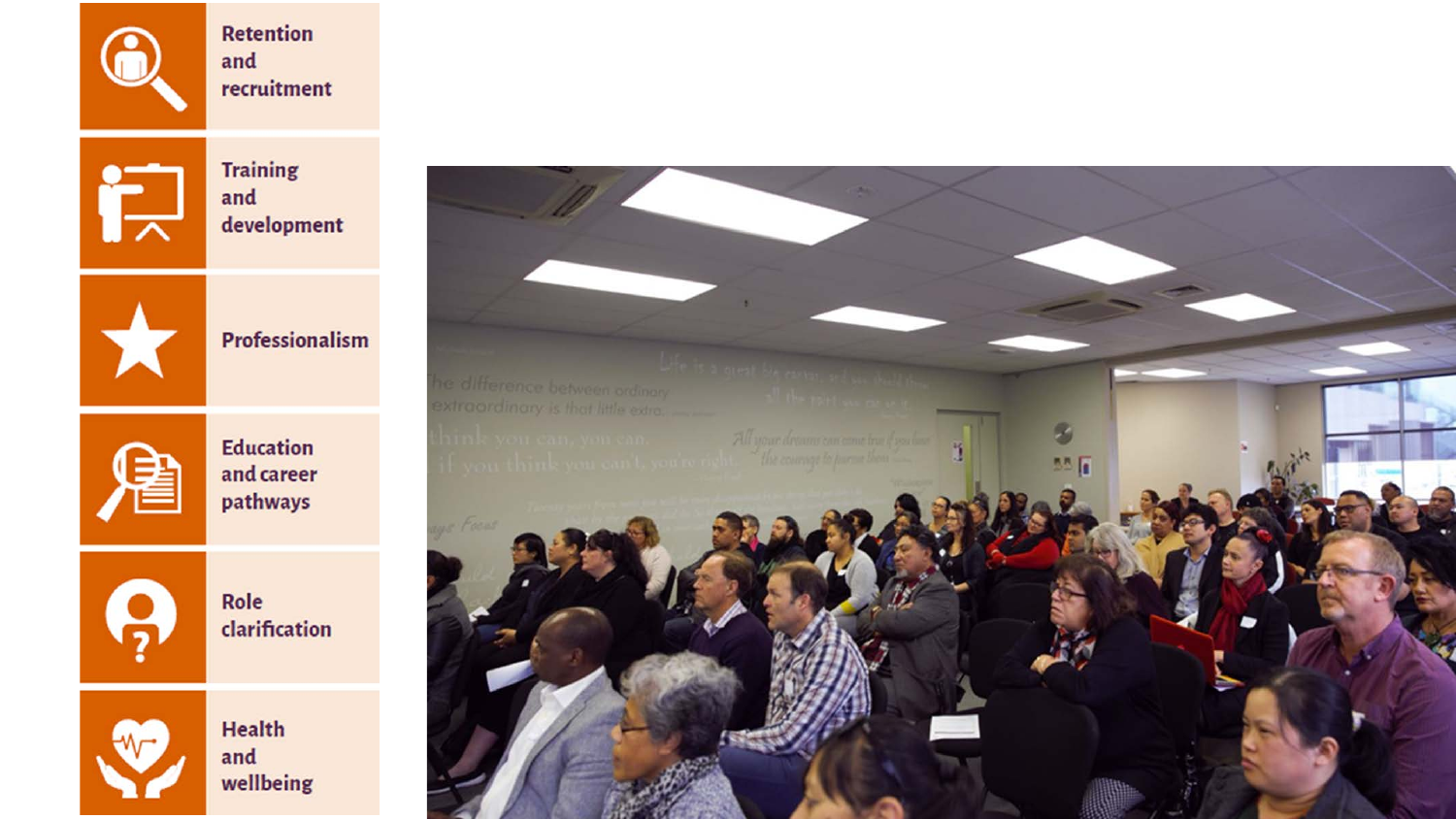

## **Key considerations:**

### **Some feedback from support workers**

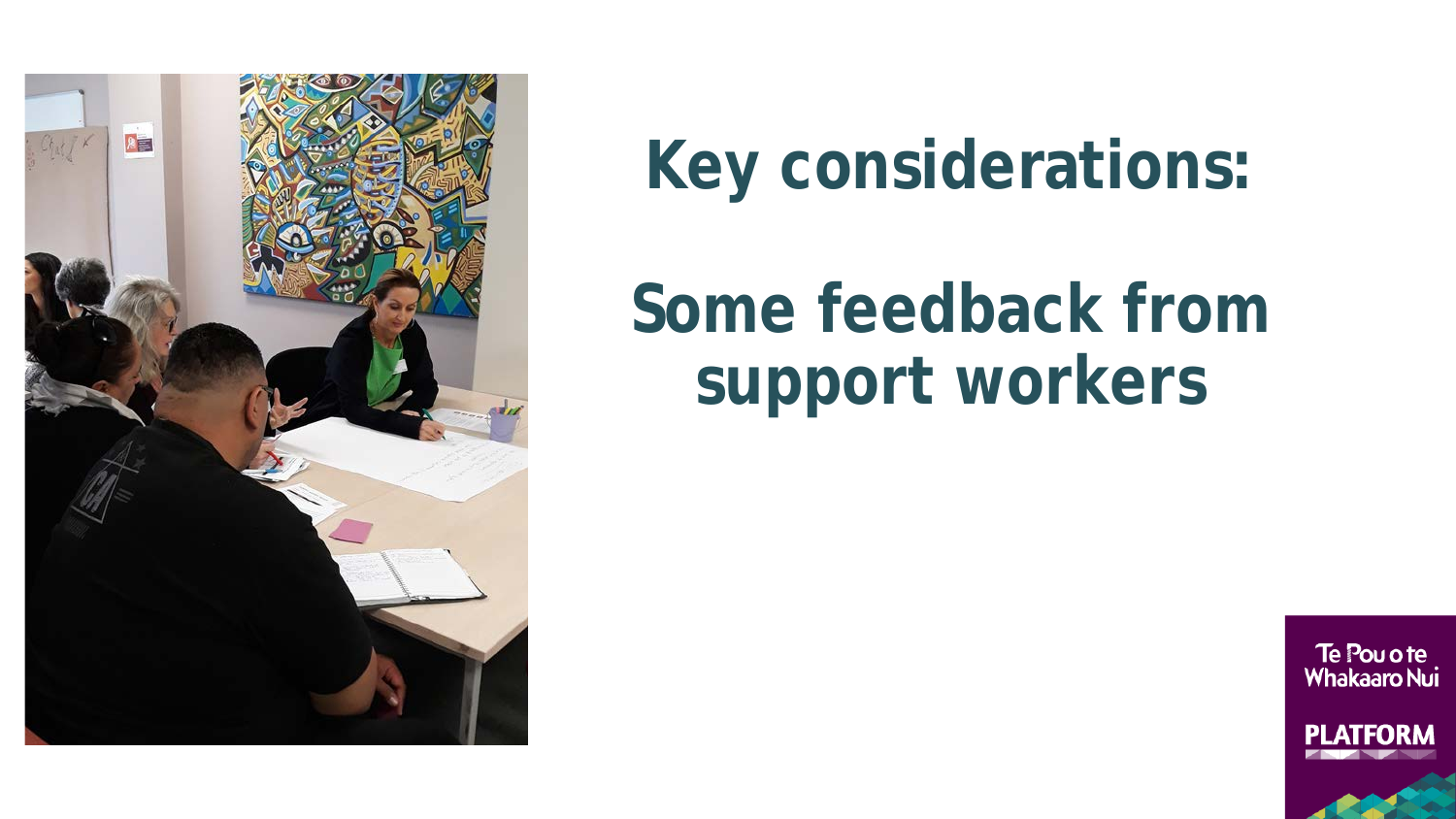

- Value for the role and expertise of support work roles.
- Foster a range of pathways into MH&A support work.
- Recognise that there are a number of registered health staff who choose to be employed as support workers.

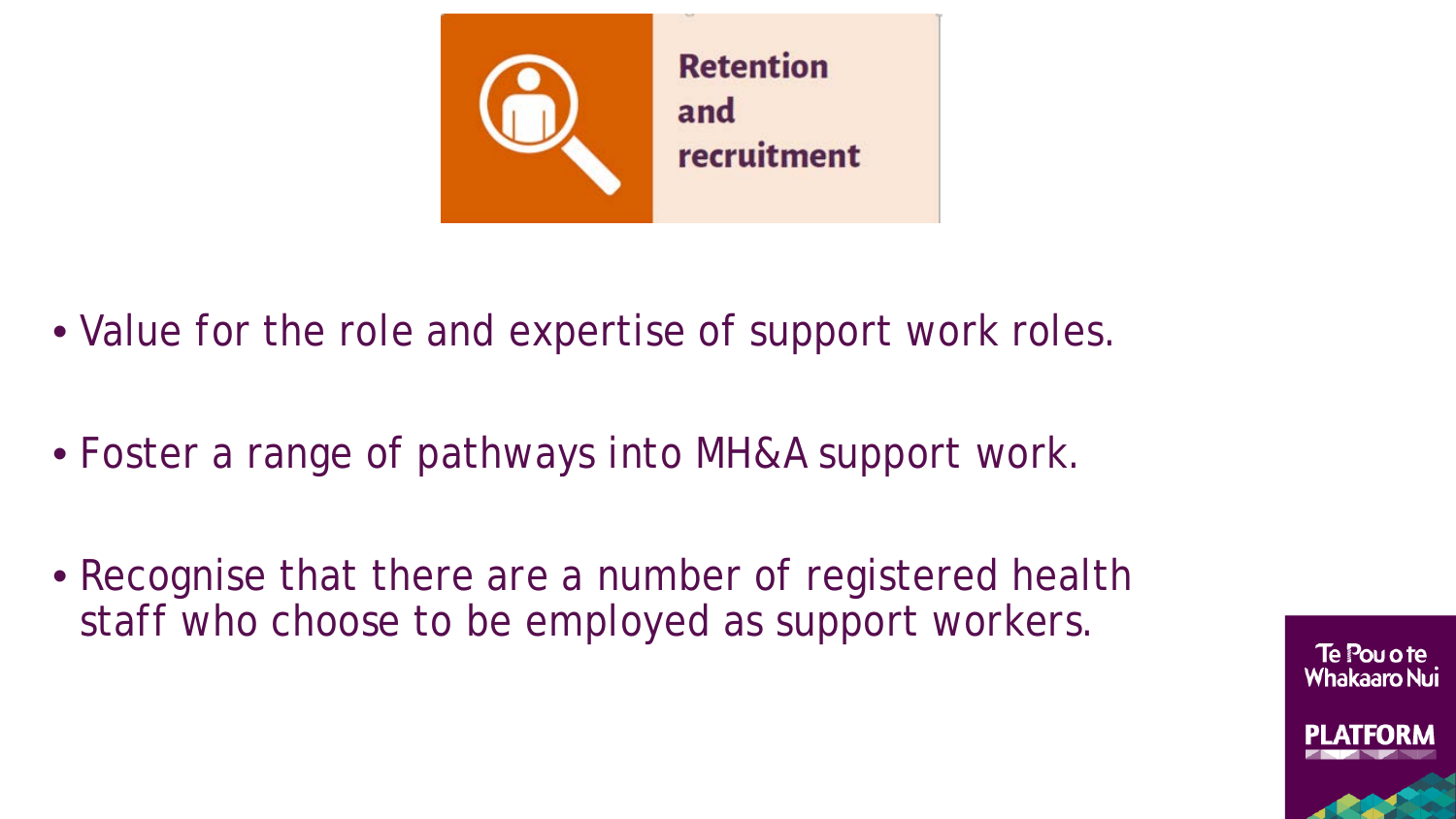

- Ensure that support workers have a certain level of proficiency in both mental health and addiction issues.
- Create flexible, inexpensive educational opportunities for MH&A support workers who want to specialise in one or more areas (eg, child & youth, aged care, trauma, brain injury, addiction, etc). These could be offered as 'bolt-on' training modules.

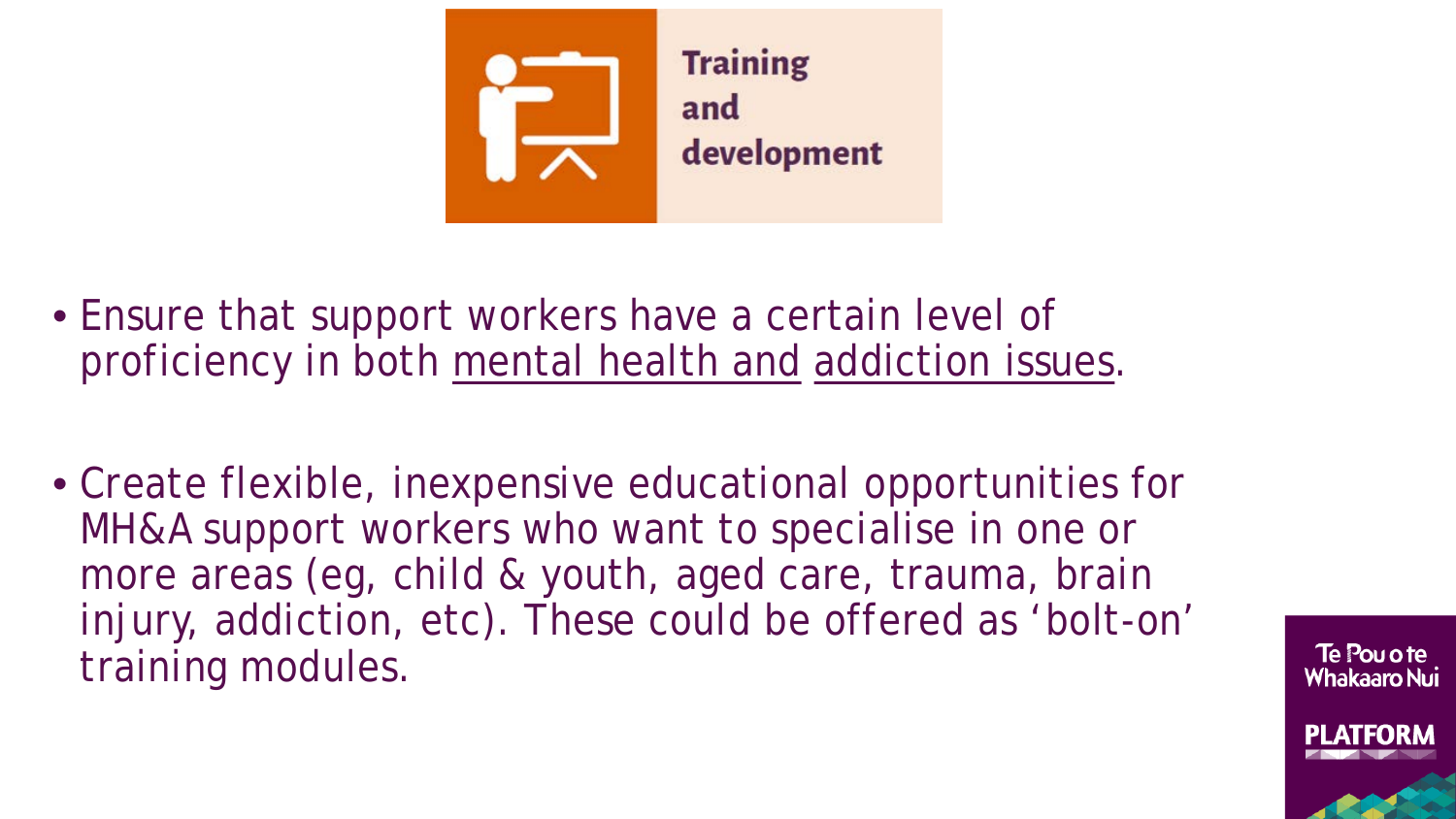

- Investigate the establishment of a professional body that will increase the profile and advocate for MH&A support workers.
- Consider the extent to which 'professionalism' might adversely impact on the role of mutuality between the worker and the person, particularly in relation to peer work.

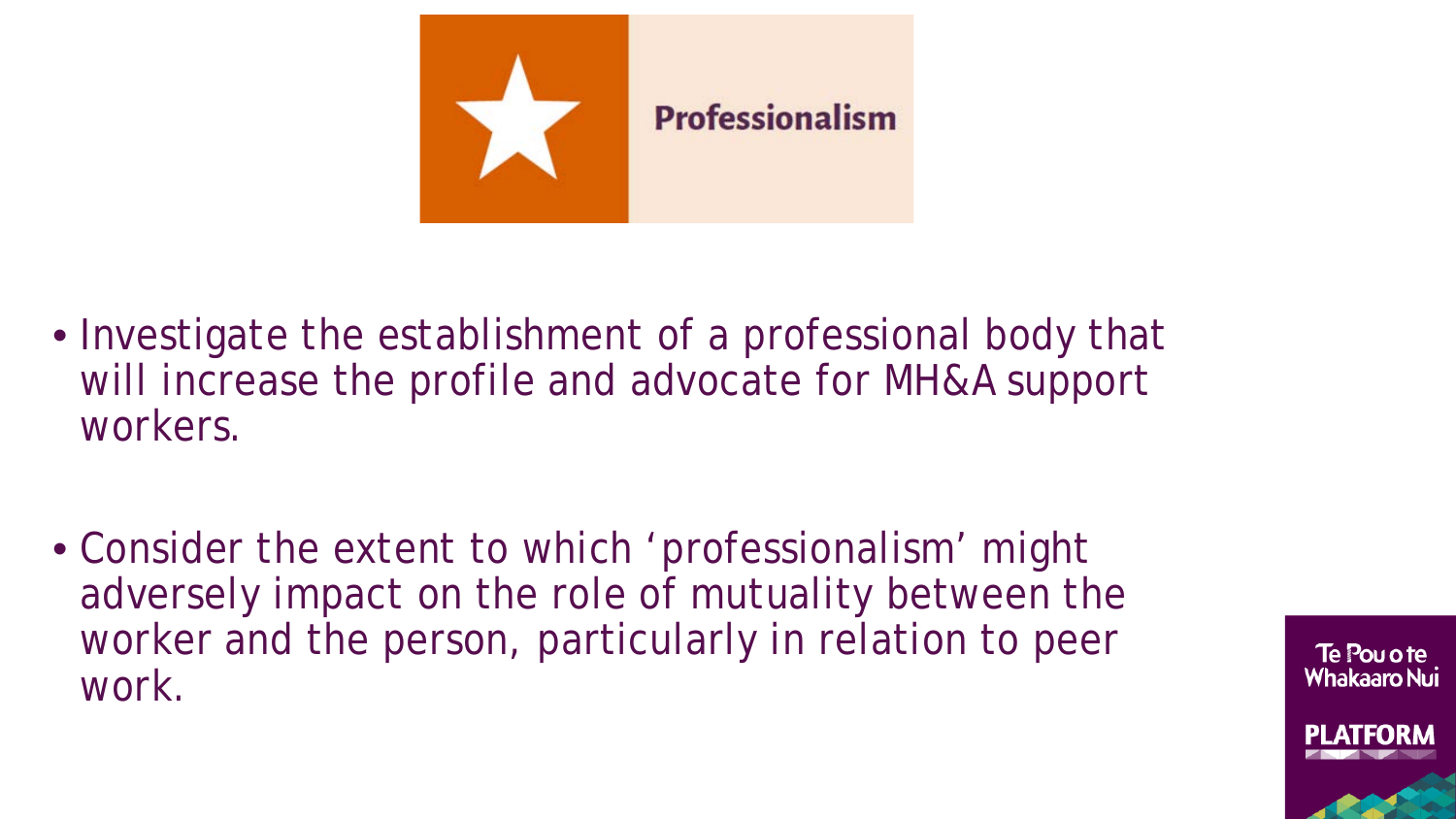

- Recognition of support work as a career in its own right.
- Develop a range of career pathways that are supported by a range of educational opportunities.

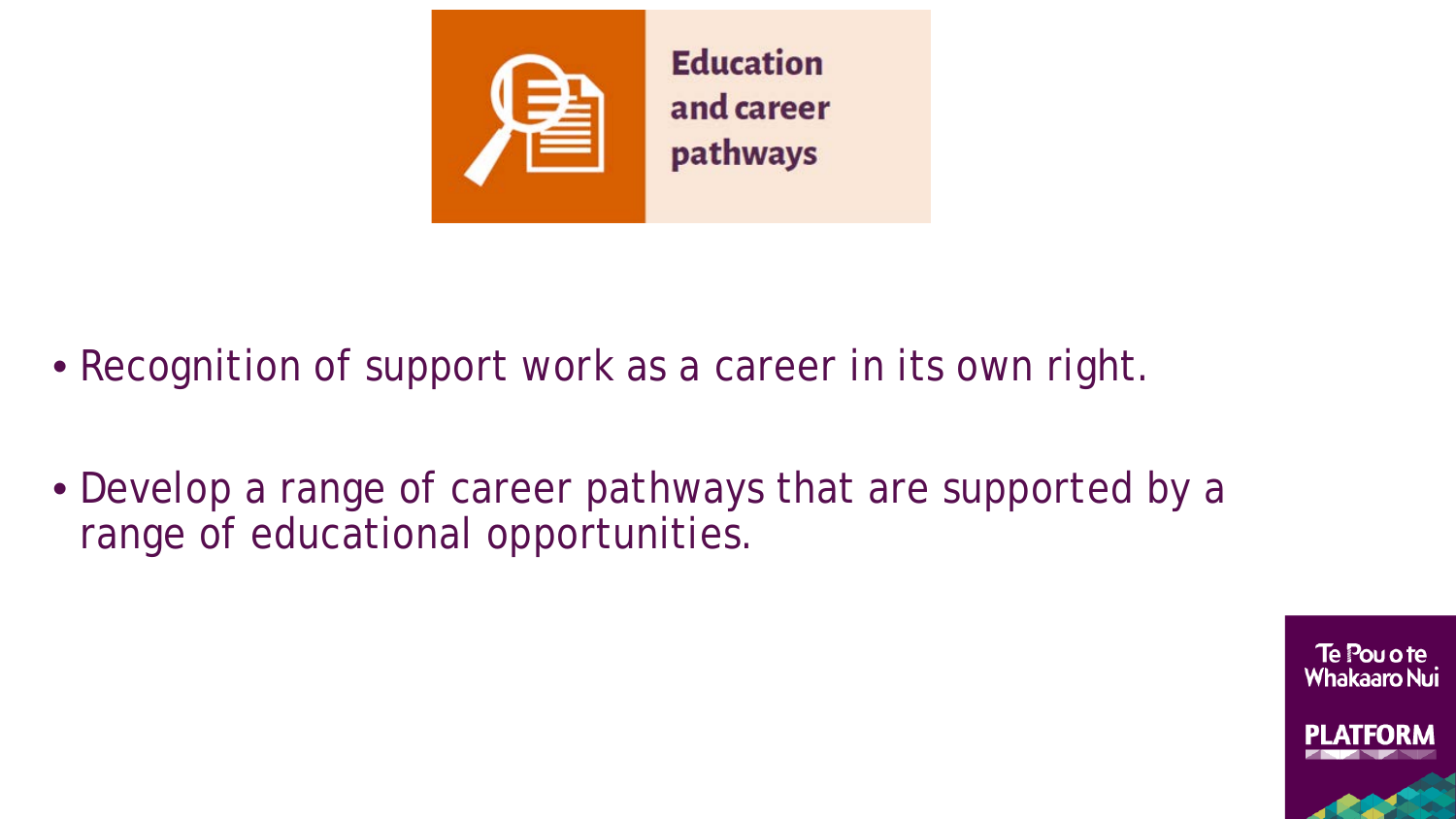

- Clarify the core scope-of-practice for MH&A support work, particularly the interface and overlap with the regulated health workforce.
- Boost the value placed on the support worker role by increasing its visibility and by actively promoting the diversity of work that MH&A support workers do.
- Reinforce the essence of support work and peer support work.